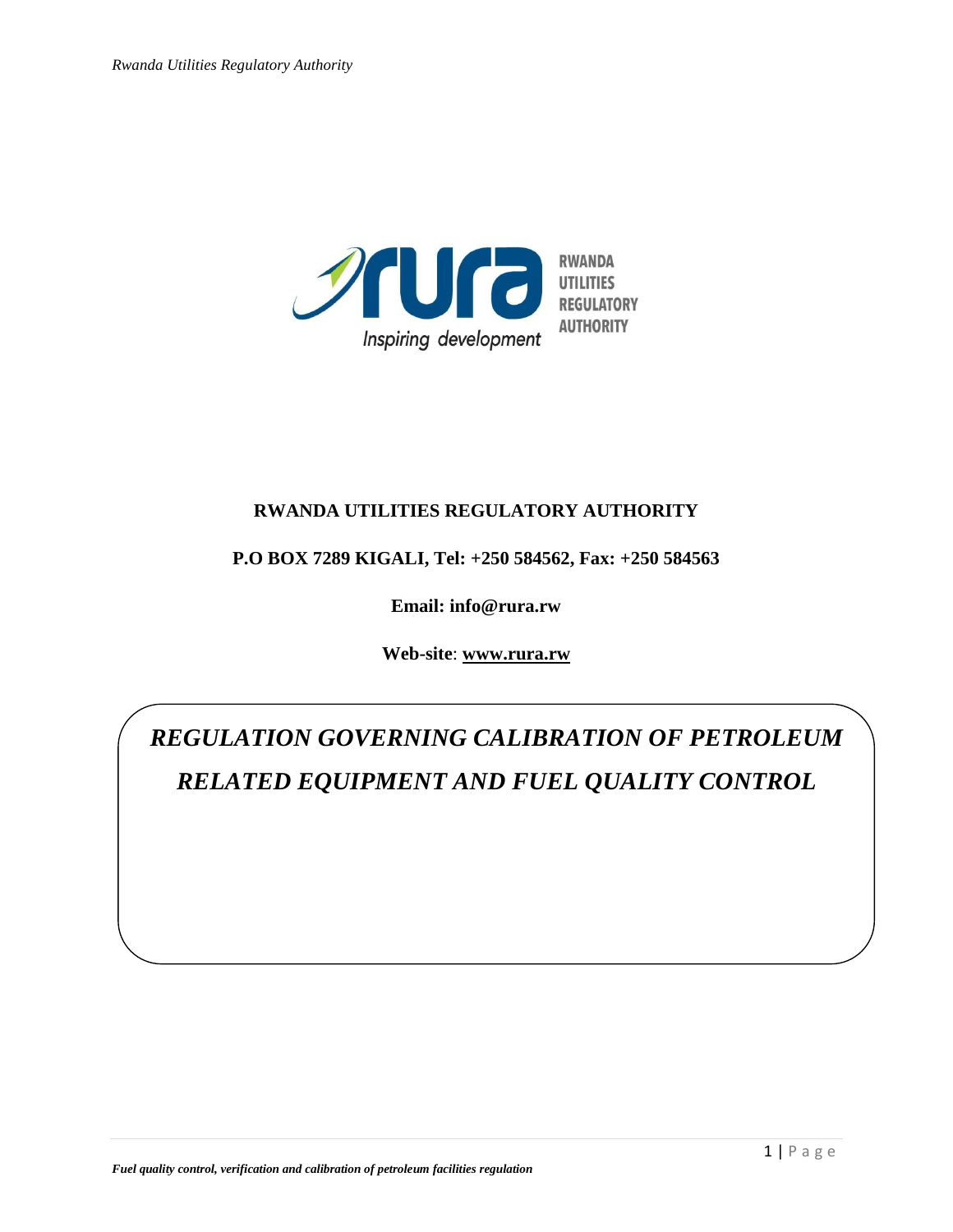# *CONTENTS*

| CHAPTER IV: CALIBRATION AND VERIFICATION OF DOWNSTREAM PETROLEUM                               |  |
|------------------------------------------------------------------------------------------------|--|
|                                                                                                |  |
|                                                                                                |  |
|                                                                                                |  |
|                                                                                                |  |
| All thermometers, pressure gauge, density meter, and prover meter shall be calibrated at least |  |
|                                                                                                |  |
| CHAPTER V: CERTIFICATION FOR CALIBRATION AND VERIFICATION SERVICES 9                           |  |
|                                                                                                |  |
|                                                                                                |  |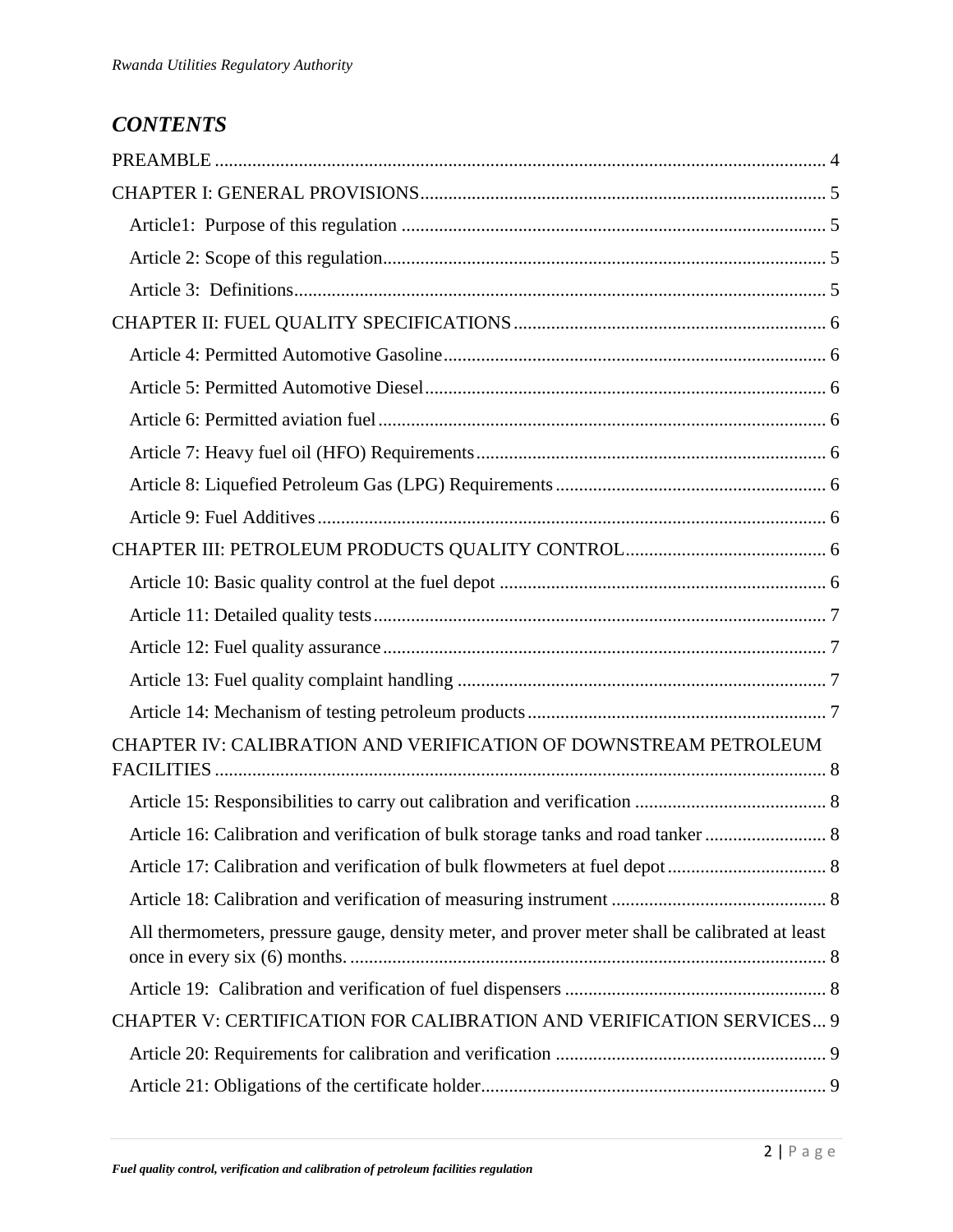| Article 24: Carrying out calibration or verification without a valid certificate  10 |  |
|--------------------------------------------------------------------------------------|--|
|                                                                                      |  |
|                                                                                      |  |
|                                                                                      |  |
|                                                                                      |  |
|                                                                                      |  |
|                                                                                      |  |
|                                                                                      |  |
|                                                                                      |  |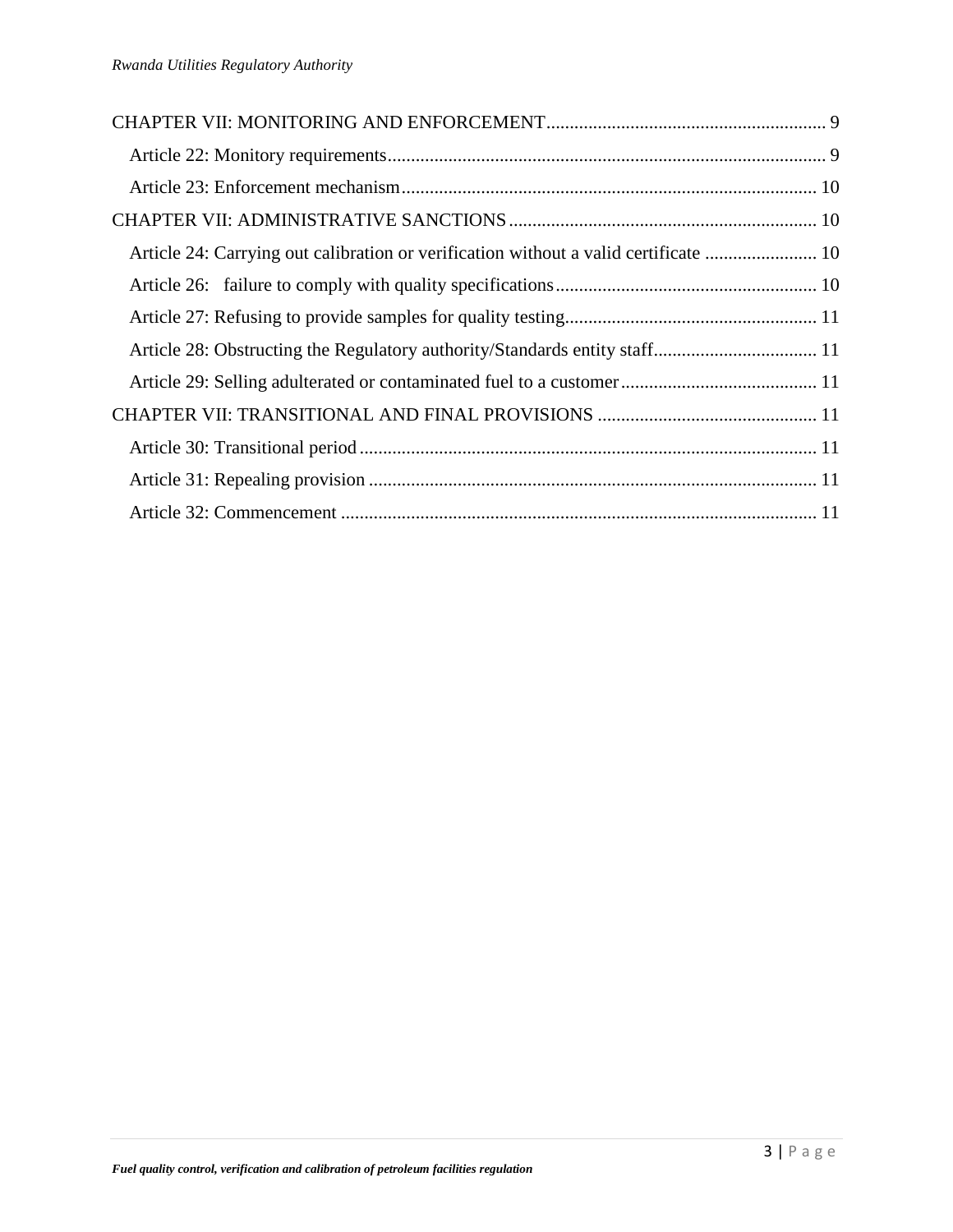## <span id="page-3-0"></span>**PREAMBLE**

The Regulatory Board of the Rwanda Utilities Regulatory Authority;

Pursuant to Law N°09/2013 of 01/03/2013 establishing Rwanda Utilities Regulatory Authority (RURA) and determining its mission, powers, organization and functioning especially in articles 2,4,6 and 20;

Pursuant to Law N˚ 85/2013 of 11/9/2013 regulating petroleum and petroleum products trade in Rwanda especially in articles 5, 20,35and36

Pursuant to Prime Minister's Order N°131/03 of 10/05/2016 determining another Regulatory Authority for trade of petroleum and petroleum products and its additional responsibilities especially in articles 2 and 3.

Considering the validation workshop held at ……… on ………

**HEREBY** issues the following regulations: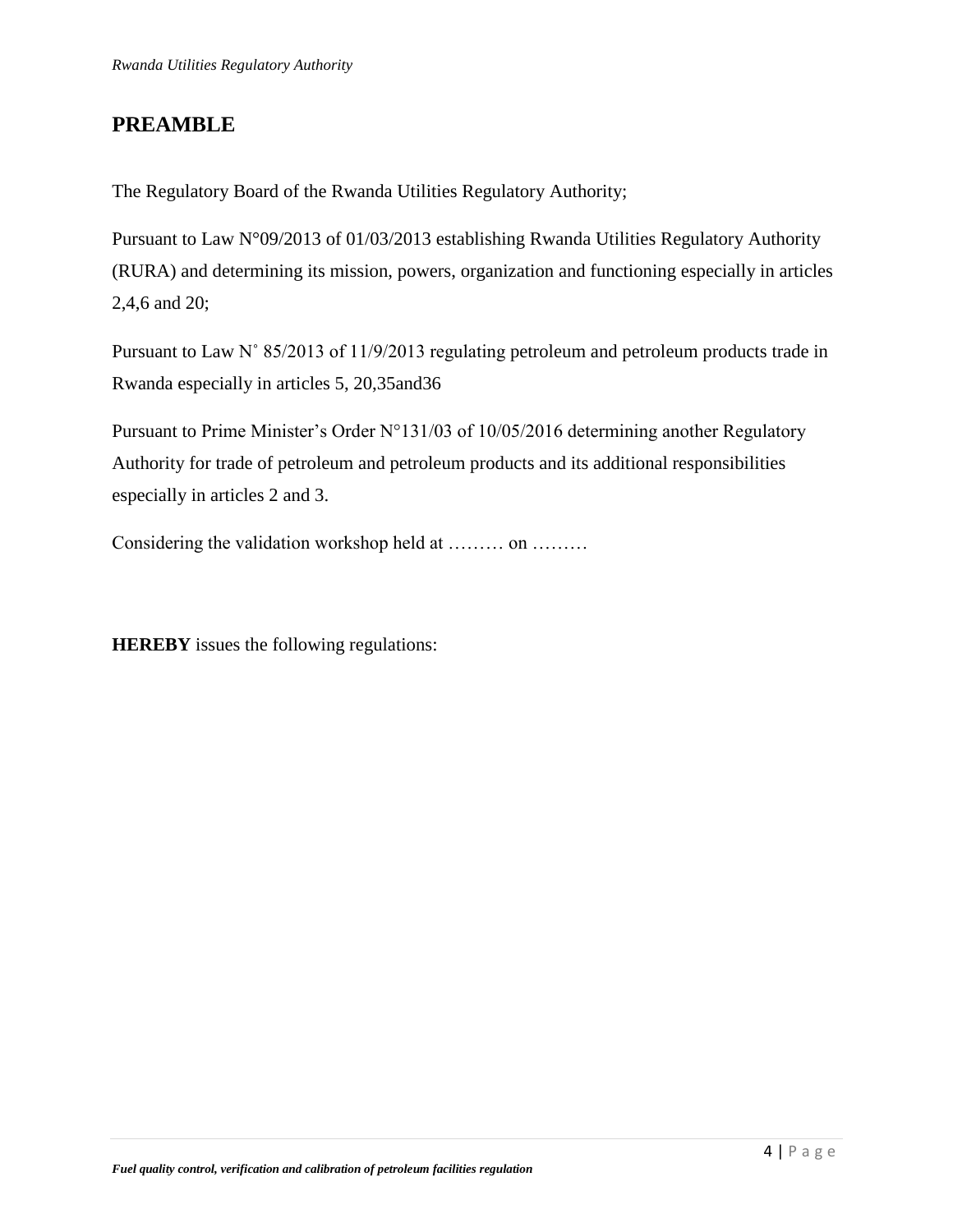# <span id="page-4-0"></span>**CHAPTER I: GENERAL PROVISIONS**

### <span id="page-4-1"></span>**Article1: Purpose of this regulation**

The purpose of this regulation is to establish a regulatory framework for fuel quality control, verification and calibration of petroleum related facilities and equipment.

### <span id="page-4-2"></span>**Article 2: Scope of this regulation**

This Regulation shall apply to fuel quality control activities, verification and calibration of the following petroleum products facilities and equipment:

- $\triangleright$  storage facilities at private or public petroleum products storages;
- $\triangleright$  storage facilities at retail site or filling stations and liquefied petroleum gas plants;
- $\triangleright$  pumps at retail sites or filling stations;
- > LPG cylinders;
- $\triangleright$  road tankers used in petroleum products transportation;
- $\triangleright$  measurement instruments used in the trade of petroleum products.

## <span id="page-4-3"></span>**Article 3: Definitions**

In these regulations, the following terms shall have the following meanings:

- 1) **Additive** means material added to a petroleum product, usually in small amounts, to impart or enhance desirable properties or to suppress undesirable properties;
- 2) **Adulteration** means addition of unsuitable or unauthorized product into a petroleum product which complies with national standards.
- 3) **Bulk storage** means a single quantity of two hundred liters of a petroleum product or more;
- 4) **Fuel (or petroleum products):** gasoline, diesel, kerosene, Aviation fuel, heavy fuel oil and Liquefied Petroleum Gas (LPG)
- 5) **Liquefied Petroleum Gas:** commercial propane, commercial butane or mixture thereof as specified in the RS 140
- 6) **Person:** an individual, entity, corporation including Government Corporation, partnership, Limited Liability Company or association.
- 7) **Regulatory Authority:** Rwanda Utilities Regulatory Authority established by the Law N°09/2013 of 01/03/2013;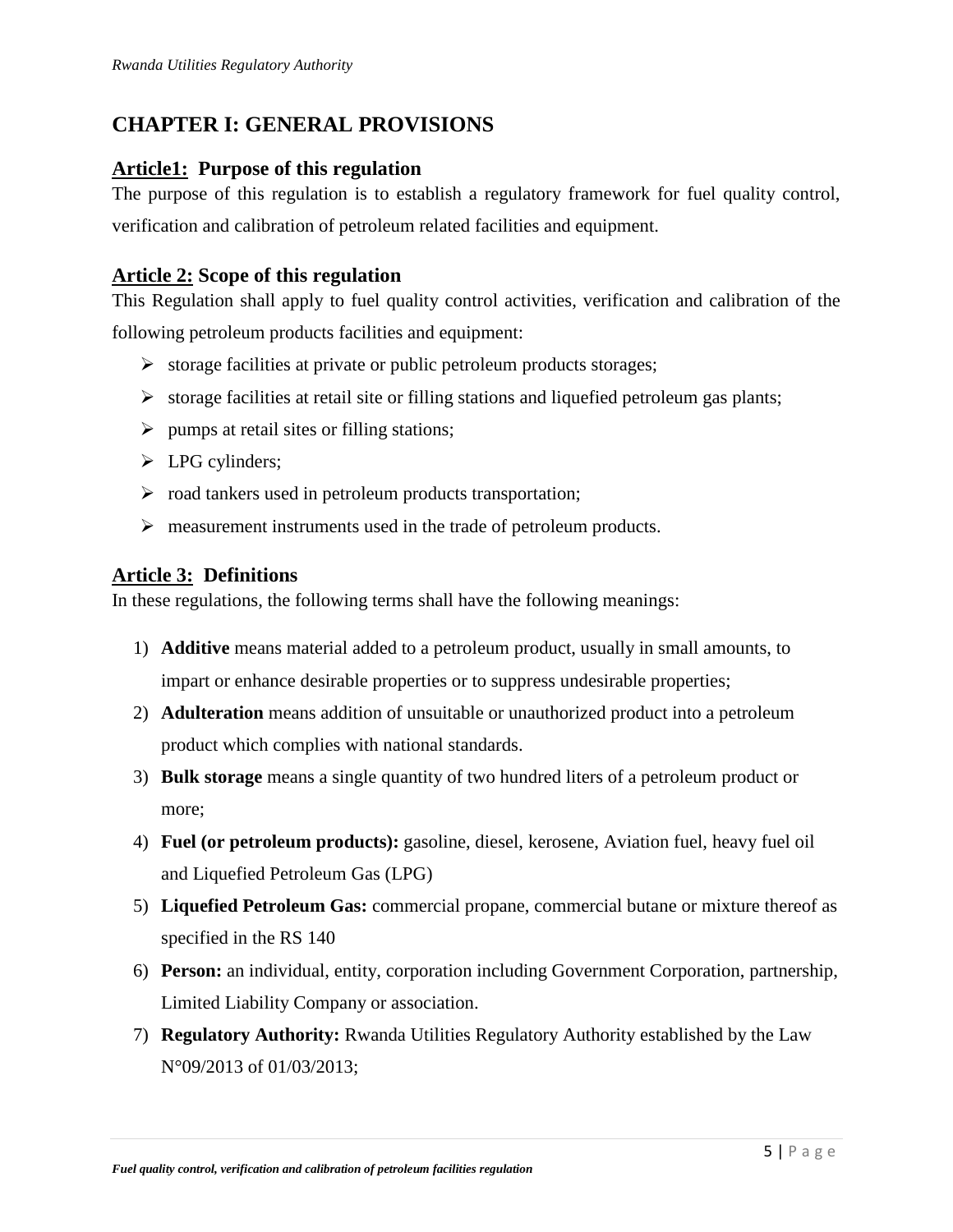8) **RS:** Rwanda Standard which is the specification or code of practice declared by the Rwanda Standard Board;

## <span id="page-5-0"></span>**CHAPTER II: FUEL QUALITY SPECIFICATIONS**

### <span id="page-5-1"></span>**Article 4: Permitted Automotive Gasoline**

Automotive gasoline shall have Specific quality requirements comply with the limits specified in RS EAS 158 and shall be tested in accordance with the test methods listed therein.

### <span id="page-5-2"></span>**Article 5: Permitted Automotive Diesel**

Automotive Diesel shall have Specific quality requirements comply with the limits specified in RS EAS 177 and shall be tested in accordance with the test methods listed therein.

### <span id="page-5-3"></span>**Article 6: Permitted aviation fuel**

Aviation fuel shall meet the requirements of relevant national and international standards. It shall also comply with the latest specifications approved by Aviation Fuel Quality Requirement for Jointly Operated System (AFQRJOS) for Jet A-1 fuel and the American Society for Testing and Materials (ASTM D1655) for aviation gasoline (AVgas).

## <span id="page-5-4"></span>**Article 7: Heavy fuel oil (HFO) Requirements**

Heavy Fuel Oil that is burned for the generation of heat or used in an [engine](https://en.wikipedia.org/wiki/Engine) for the generation of power shall conform to RS ISO 8217

### <span id="page-5-5"></span>**Article 8: Liquefied Petroleum Gas (LPG) Requirements**

Liquefied petroleum gas shall comply with the specification of Rwandan standard RS 140

### <span id="page-5-6"></span>**Article 9: Fuel Additives**

Any fuel additives shall not tamper with the quality of the fuel as specified in articles  $(......)$  and shall not have any harmful side effects.

<span id="page-5-7"></span>Any fuel additives must be tested prior to the introduction to the market.

# **CHAPTER III: PETROLEUM PRODUCTS QUALITY CONTROL**

### <span id="page-5-8"></span>**Article 10: Basic quality control at the fuel depot**

(1) Any road tanker offloading to a fuel depot must be checked to ensure that all seals are in good condition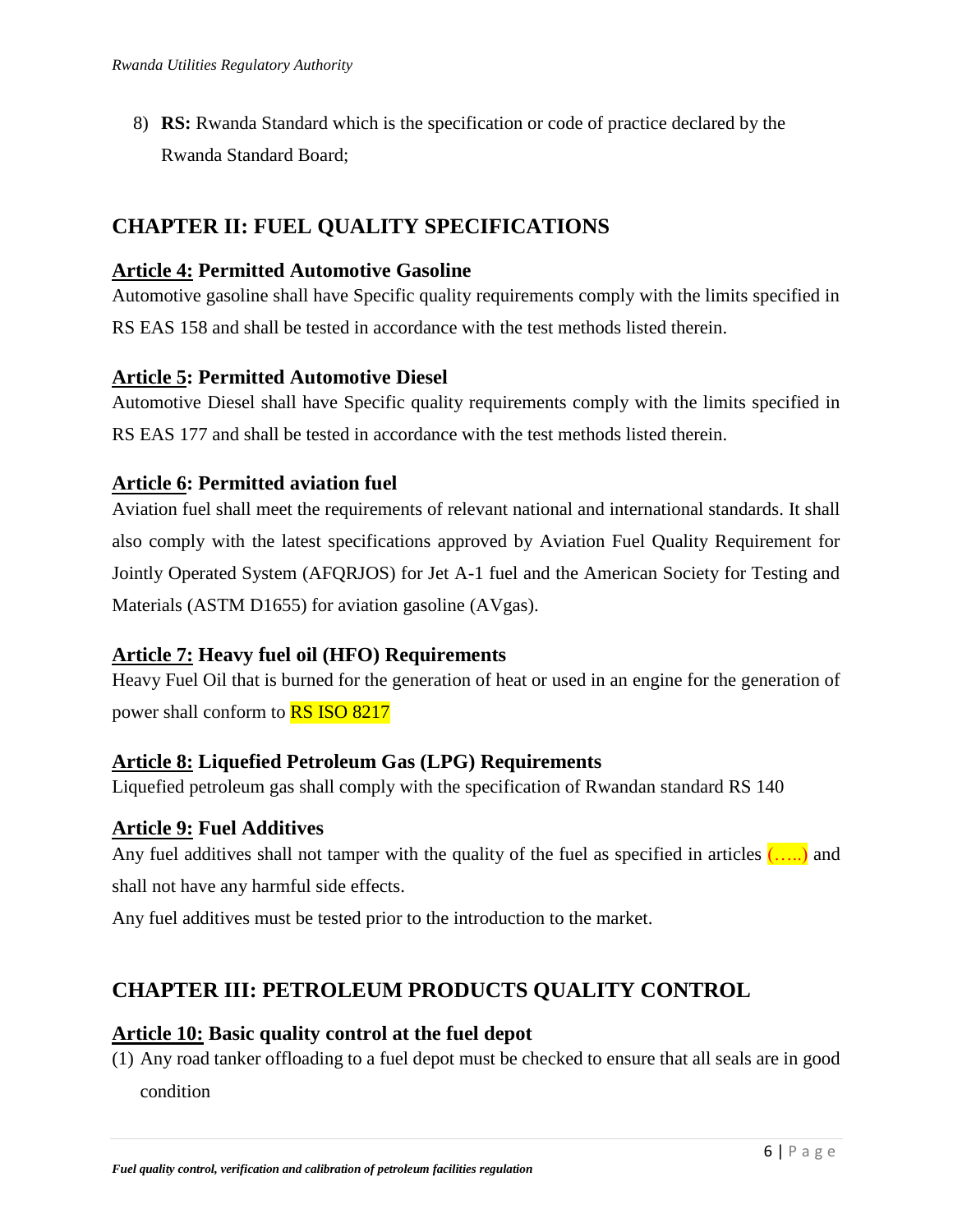- (2) A fuel depot operator must conduct preliminary tests to ensure the quality of the petroleum products before offloading the products into storage tanks.
- (3) basic quality tests shall include density, flash point, and water test.
- (4) Test reports must be properly kept and submitted to the Regulatory Authority on quarterly basis.
- (5) The importer or owner of petroleum products for domestic use possess a delivery note.

#### <span id="page-6-0"></span>**Article 11: Detailed quality tests**

In case a petroleum product is suspected at retail site or does not pass the basic quality test at the fuel depot shall be taken to the competent laboratory for detailed quality tests in accordance to the applicable standards.

Any fuel that does not meet the specification set out in the standards must not be stored, neither used nor sold.

#### <span id="page-6-1"></span>**Article 12: Fuel quality assurance**

An operator of any petrol service station must conduct daily tank inspection to ensure that there is no leakage or contamination of fuel.

The Regulatory Authority/ competent entity shall at any time conduct fuel quality checking to ensure the quality compliance with national standards throughout the supply chain. The quality inspection may be at petrol service station, petroleum road tanker or fuel depot as deemed necessary.

### <span id="page-6-2"></span>**Article 13: Fuel quality complaint handling**

In case there is a complaint about the quality of fuel being delivered, the fuel shall be tested.

The complainant shall incur all the cost associated with testing. When the fuel is found to be contaminated or sub-standard, the fuel provider shall compensate the complainant.

### <span id="page-6-3"></span>**Article 14: Mechanism of testing petroleum products**

Sampling and testing of petroleum products shall be undertaken in accordance with the requirements stipulated in the applicable national and international standards.

In the absence of Rwandan Standards for sampling of gaseous hydrocarbon, sampling shall be conducted in line with internationally accepted best practice.

A reference sample and a test sample each not exceeding one (1) liter shall be taken and sealed properly.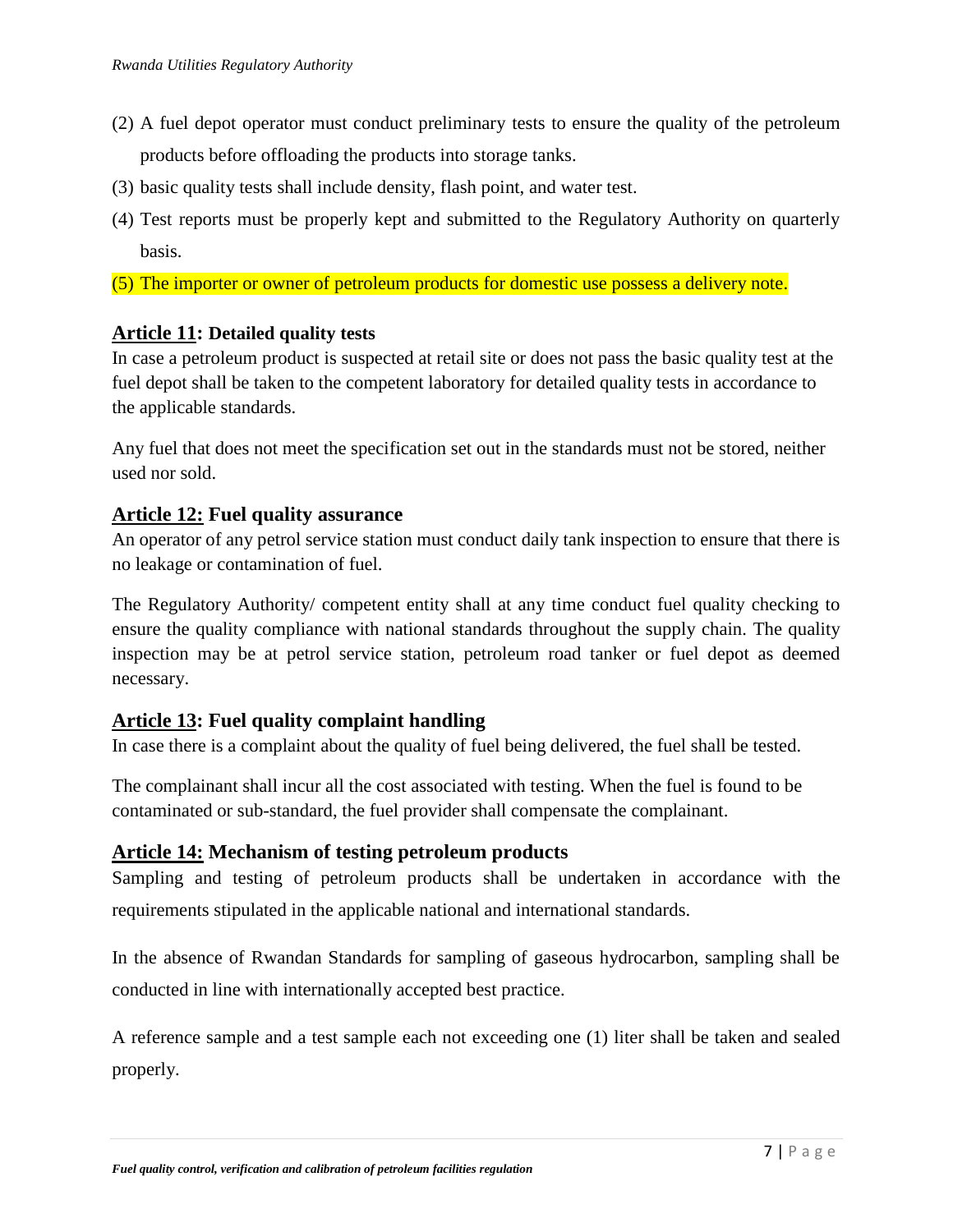The testing laboratory shall retain the reference sample for a period of thirty (30) days. A person who wishes to challenge the results shall only do so within thirty (30) days from the date of sampling.

In case any person is not satisfied with the first test results, another test shall be performed at his/her own expenses.

## <span id="page-7-0"></span>**CHAPTER IV: CALIBRATION AND VERIFICATION OF DOWNSTREAM PETROLEUM FACILITIES**

## <span id="page-7-1"></span>**Article 15: Responsibilities to carry out calibration and verification**

Calibration and verification shall be performed by a Standard Authority or a private company approved by the Standard Authority and Regulatory Authority.

### <span id="page-7-2"></span>**Article 16: Calibration and verification of bulk storage tanks and road tankers**

Bulk storage tanks calibration shall be maintained and calibrated according to the requirements set out in RS 141-2 and RS OIML R 71.

Bulk storage tanks and road tankers shall be calibrated in periods set out in their respective regulations governing fuel depot and road transportation of petroleum products in Rwanda.

### <span id="page-7-3"></span>**Article 17: Calibration and verification of bulk flowmeters at fuel depot**

Bulk flowmeters at the fuel depot shall be calibrated or verified at least once in every six (6) months or as per quantity volume (ahkjd) discharged.

## <span id="page-7-4"></span>**Article 18: Calibration and verification of measuring instrument**

<span id="page-7-5"></span>All thermometers, pressure gauge, density meter, and prover meter shall be calibrated at least once in every six (6) months.

## <span id="page-7-6"></span>**Article 19: Calibration and verification of fuel dispensers**

Fuel dispensers at petrol service station shall be calibrated and verified at least once in every six (6) months.

### **Article 20: Verification of LPG cylinders**

LPG cylinders tare weight verification shall be carried out to all imported LPG cylinders before use. Pre-packages controls to filled LPG cylinders must be randomly carried out. LPG cylinders testing and revalidation shall be carried out in periods set out in the regulations governing LPG business in Rwanda.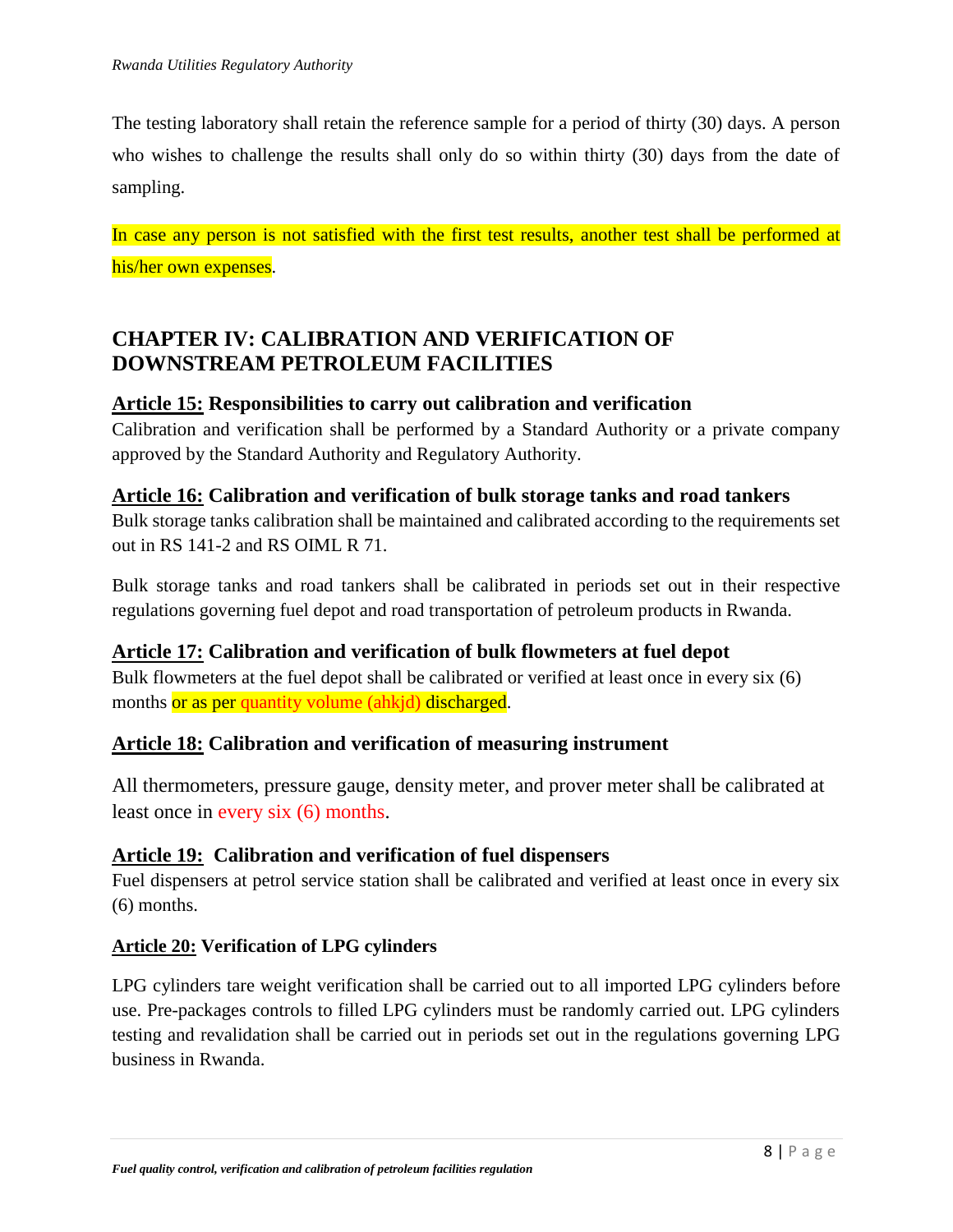### **Article 21: Calibration and verification of LPG flowmeters**

<span id="page-8-0"></span>LPG flowmeters shall be calibrated when deemed necessary at least once in every year, and verified upon arrival once imported.

## **CHAPTER V: CERTIFICATION FOR CALIBRATION AND VERIFICATION SERVICES**

### <span id="page-8-1"></span>**Article 22: Requirements for calibration and verification**

Any private company which intends to carry out the calibration and verification of petroleum product facilities and equipment must be certified by competent authority having standards in its attributions.

Upon the issuance of the certificate, the **competent authority having standards in its attributions** shall notify the Regulatory Authority within 21 working days.

### <span id="page-8-2"></span>**Article 23: Obligations of the certificate holder**

Any certificate holder shall have the following obligations:

- a) Comply with all terms and condition of the calibration and verification certificate
- b) Provide regular training to personnel carrying out calibration services
- c) Report to the Regulatory Authority all calibrated petroleum products facilities and equipment on a quarterly basis;

## <span id="page-8-3"></span>**CHAPTER VII: MONITORING AND ENFORCEMENT**

### <span id="page-8-4"></span>**Article 24: Monitoring requirements**

The Regulatory Authority/ Standards entity shall monitor the quality of fuel and the performance of each calibration and/ or verification certificate holder for full compliance with terms and conditions of the certificate.

The Regulatory Authority/ Standard entity shall include terms and condition in calibration and/or verification certificate requiring certificate holder to report on technical, organization and other data needed to allow the Regulatory Authority/ Standard entity to effectively monitor the certificate compliance.

The Regulatory Authority/ Standard entity may also perform physical inspections to the certificate holder's premises. These inspections may be conducted on an announced or unannounced basis.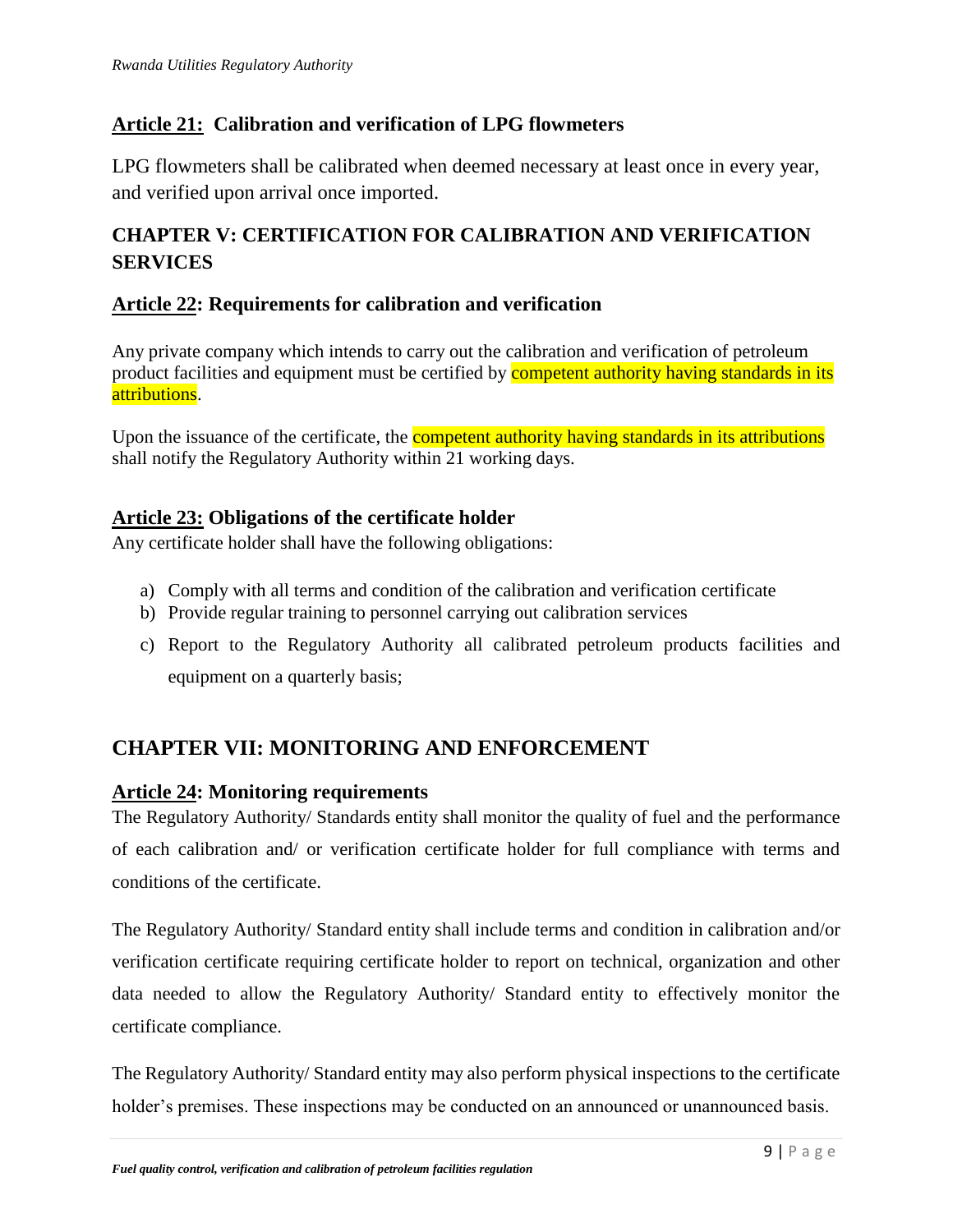### <span id="page-9-0"></span>**Article 25: Enforcement mechanism**

If the Regulatory Authority/ Standards authority determines that the certificate holder has failed to comply with any terms and conditions of the certificate, the Regulatory Authority/ Standards entity must send a written warning to the certificate holder including a deadline for correction of the alleged certificate violation.

If the certificate holder, after receipt of the warning, does not cure the alleged non-compliance, the Regulatory Authority/Standards entity may open enforcement procedure, which may consist of monetary sanctions, certificate suspension or revocation.

If the competent laboratory tests confirm that petroleum products are sub-standard, the Regulatory Authority shall notify the operator in writing about the action to be taken.

## <span id="page-9-1"></span>**CHAPTER VII: ADMINISTRATIVE SANCTIONS**

### <span id="page-9-2"></span>**Article 26: Carrying out calibration or verification without a valid certificate**

Any person who carries out calibration or verification activities without a valid certificate shall be liable to administrative fine of one million  $(1,000,000$  Frw) Rwandan francs and he/she shall cease operations until the certificate is obtained.

## **Article 27: Failure to comply with terms and conditions of calibration and/or verification certificate**

Any person who fails to comply with terms and conditions of calibration and/or verification shall be liable to an administrative fine of one million  $(1,000,000$  Frw) Rwandan francs and he/she shall cease operations until full compliance.

### <span id="page-9-3"></span>**Article 28: failure to comply with quality specifications**

Any person who import substandard petroleum products shall not be allowed to offload such products in Rwanda and such products shall be returned to where they came from.

Any person who store or transport substandard petroleum products shall be liable to administrative sanction as stipulated in respective regulation governing fuel depot and road transportation.